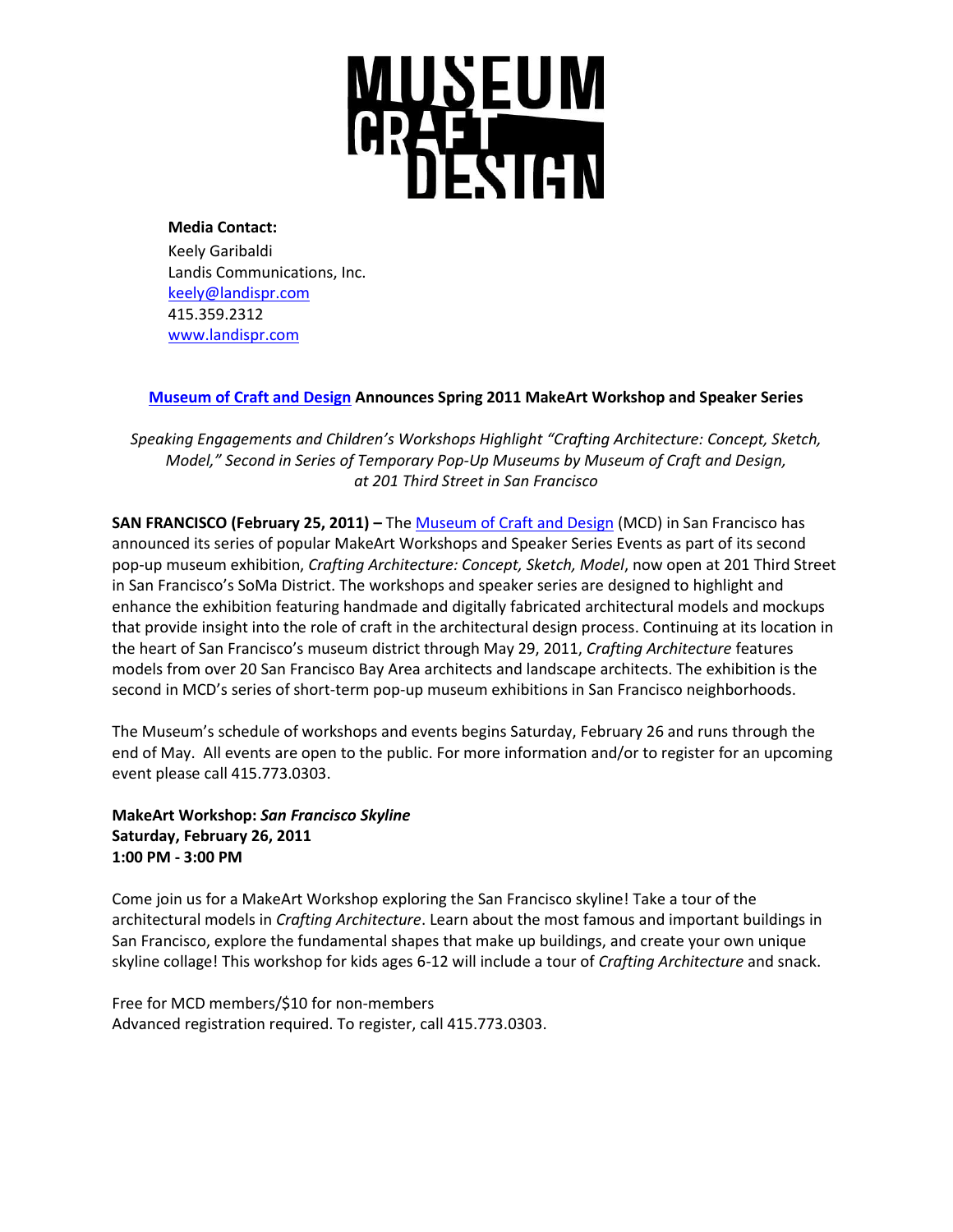### **MakeArt Workshop:** *Design Your Own Neighborhood* **Saturday, March 5, 2011 1:00 PM - 3:00 PM**

What's in a neighborhood? In this MakeArt Workshop we will take a tour of SoMa to explore the neighborhood's features. Later, put your ideas for the perfect neighborhood into action as we create neighborhood models using repurposed materials to represent natural and man-made features. This workshop for kids ages 6-12 will include a tour of *Crafting Architecture* and snack.

Free for MCD members/\$10 for non-members Advanced registration required. To register, call 415.773.0303.

#### **Speaker Series Event:** *The Intersection of Architecture and Movement with Christopher Haas* **Thursday, March 10, 2011 6:00 PM – 7:30 PM**

Join us to hear architect Christopher Haas talk about his work, including his collaboration with Alonzo King LINES Ballet, premiering April 15, 2011. Haas has created transformable architectural models and surroundings for the dancers, who use them to explore, play, manipulate and transform their environment, while at the same time creating and defining new spatial relationships. The architectural objects are meticulously crafted from inexpensive ordinarily overlooked materials such as recycled cardboard and elastic chord. Exploiting each material's unique characteristics and assembling them to an architectural scale, the materials take on a new unexpected dimension*.*

Christopher Haas spent 5 years designing and managing projects with the Pritzker Prize–winning Swiss architects Herzog & de Meuron, the renowned architectural firm responsible for such notable buildings as the MH de Young Museum in San Francisco, the Tate Modern in London, and the "Birds Nest" Olympic Stadium in Beijing. In his time with Herzog & de Meuron, Chris served as a project architect overseeing the design and construction for the MH de Young Museum in San Francisco. In 2008 he established his own studio in San Francisco. Presentation followed by a visit to the exhibition *Crafting Architecture*.

Free for MCD members/\$10 for non-members/\$5 for students with valid i.d.

**MakeArt Workshop:** *San Francisco Skyline* **Saturday, March 26, 2011 2:00 PM – 3:30 PM**

San Francisco Main Library 100 Larkin Street San Francisco, CA 94102

Come join us for a MakeArt Workshop exploring the San Francisco skyline! Learn about the most famous and important buildings in San Francisco, explore the fundamental shapes that make up buildings, and create your own unique skyline collage!

*A workshop for kids ages 6-12 offered in partnership with the [San Francisco Public Library.](http://sfpl.org/)*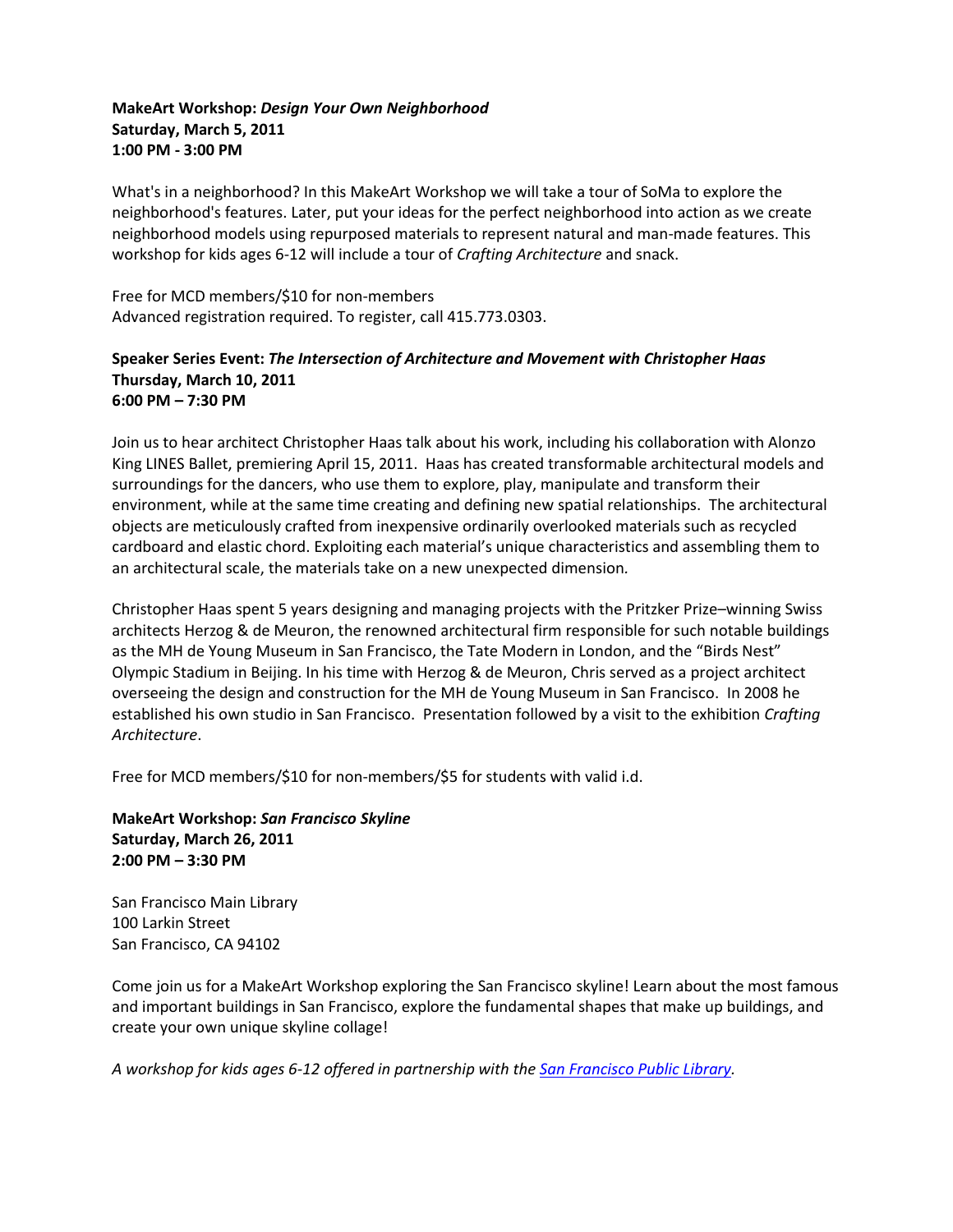### **Speaker Series Event:** *Digital Design and Fabrication with Andrew Kudless and Jason Kelly Johnson* **Thursday, April 7, 2011 6:00 PM – 8:00 PM**

Join us as architects Andrew Kudless and Jason Kelly Johnson talk about digital design and fabrication for architecture. What new tools facilitate an interdisciplinary approach to the design and fabrication of architecture? Where do design and advanced fabrication technologies intersect? Kudless and Johnson will explore these and other questions about the challenges and surprises of cutting-edge digital design and fabrication.

Andrew Kudless is an architect based in San Francisco and an Assistant Professor at the California College of the Arts. In 2004 he founded MATSYS, a firm specializing in complex geometry and digital fabrication. Notable projects include the C\_Wall, and the P\_Wall, which was installed at the San Francisco Museum of Modern Art in 2009.

Jason Kelly Johnson leads Future Cities Lab, an experimental design and research office based in San Francisco. Recent installations have explored the intersection of architecture and public space with networked sensing technologies, artificial intelligence and advanced fabrication protocols. He is also an Assistant Professor at CCA where he teaches seminars such as Robotic Ecologies, Sensing the City and Soft Systems. Presentation followed by a visit to the exhibition *Crafting Architecture*.

Free for MCD members/\$10 for non-members/\$5 for students with valid i.d.

#### **MakeArt Workshop:** *Green Architecture: Building with Recyclables* **Sunday, April 17, 2011 4:00 PM – 4:45 PM**

LINES Family Day at the Novellus Theater entrance Yerba Buena Center for the Arts 701 Mission Street San Francisco, CA 94103

Join us for a recycled MakeArt extravaganza as we design interesting, 3-Dimensional buildings using 100% recycled materials!

## **Speaker Series Event:** *Model Making: A Conversation with Megan Werner* **Thursday, April 21, 2011 6:00 PM – 7:30 PM**

Join us in a conversation with model-maker Megan Werner and MCD curator Mariah Nielson as they explore how and why models are made. Werner is the author of Model Making, a soon-to-be-released book about architectural model making. More forcefully than any other way of visualizing a building, models represent ideas, as opposed to images. The sensory impact of a physical model, its materiality, is an important step in the design process. A model not only allows the designer to explore freely while testing out specific ideas but also to advance and communicate his or her ideas effectively to others. Model Making explores a wide range of possible model materials, techniques, tools, applied technologies, and architectural concepts in model making.

Megan Werner is an architect, designer, model maker and educator. She is the principal of zDp models,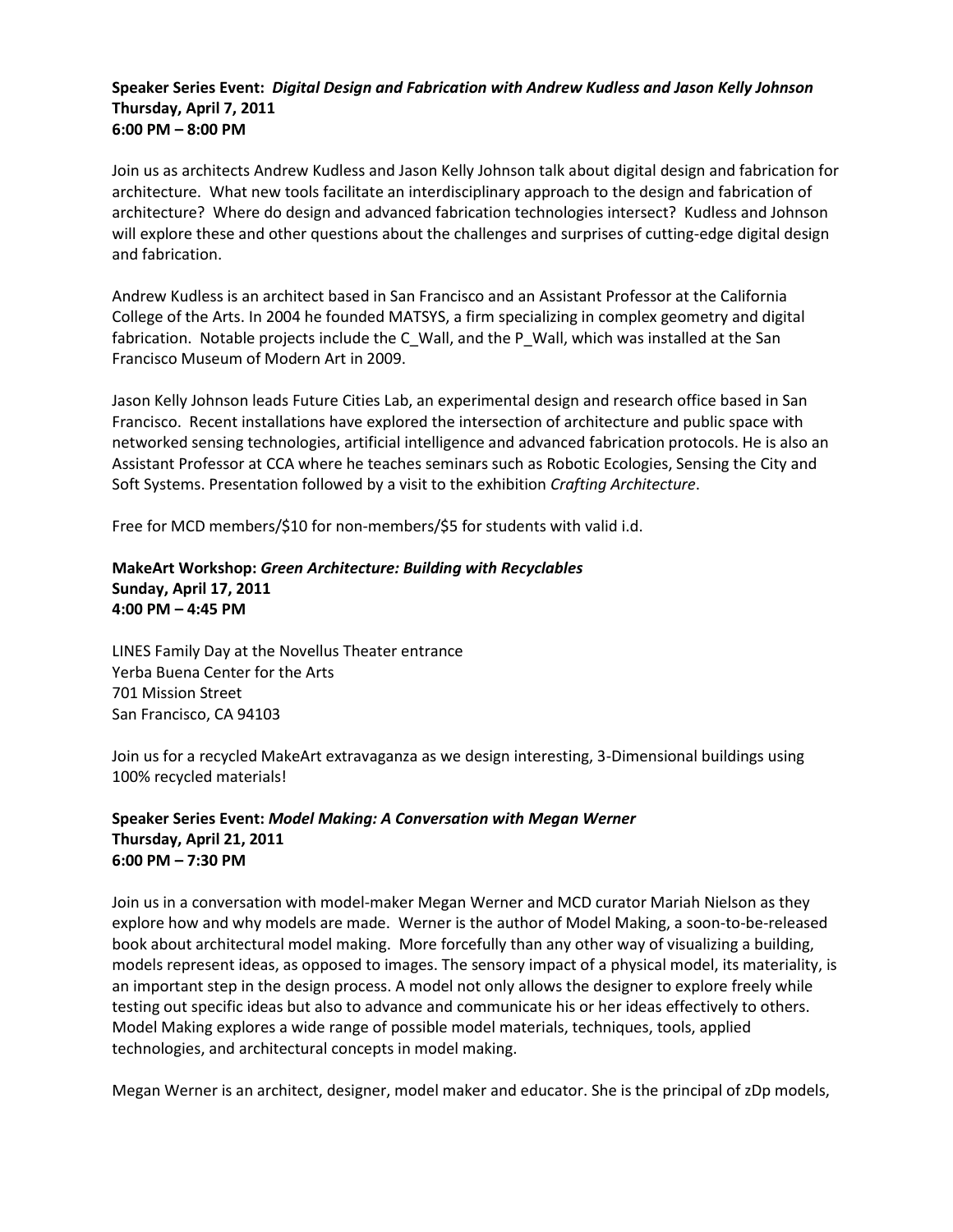a full service architectural scale model shop composed of architecture, landscape architecture and design professionals. zDp combines technology with craftsmanship to create precision scale models for award-winning local and international projects. Werner is also an Adjunct Professor in the Interior Design program at the California College of the Arts. Presentation followed by a visit to the exhibition *Crafting Architecture.*

Free for MCD members/\$10 for non-members/\$5 for students with valid i.d.

## **MakeArt Workshop:** *Be an Architect for a Day* **Saturday, April 30, 2011 1:00 PM - 3:00 PM**

Put on your architect's thinking cap as we peek inside the world of this interesting career! Take a tour of the architectural models in *Crafting Architecture*, learn about the process of designing buildings, and have a try at making your own blueprint! This workshop for kids ages 6-12 will include a tour of *Crafting Architecture* and snack.

Free for MCD members/\$10 for non-members Advanced registration required. To register, call 415.773.0303.

### **MakeArt Workshop:** *Green Architecture: Building with Recyclables* **Saturday, May 14, 2011 1:00 PM - 3:00 PM**

What is green architecture? Join us for a recycled MakeArt extravaganza as we design interesting, 3- Dimensional buildings using 100% recycled materials. We will explore the basic concepts of sustainable design as well as take a tour of the architectural models in *Crafting Architecture*. This workshop for kids ages 6-12 will include a tour of *Crafting Architecture* and snack.

Free for MCD members/\$10 for non-members Advanced registration required. To register, call 415.773.0303.

**MakeArt Workshop:** *Design Your Own Neighborhood* **Saturday, May 28, 2011 2:00 PM – 3:30 PM**

San Francisco Main Library 100 Larkin Street San Francisco, CA 94102

What's in a neighborhood? In this MakeArt Workshop you will think about and explore the features of your own neighborhood: what you love about it, and what needs improving. Then put your ideas for the perfect neighborhood into action as we create neighborhood models using re-purposed materials to represent natural and man-made features.

*A workshop for kids ages 6-12 offered in partnership with the [San Francisco Public Library.](http://sfpl.org/)*